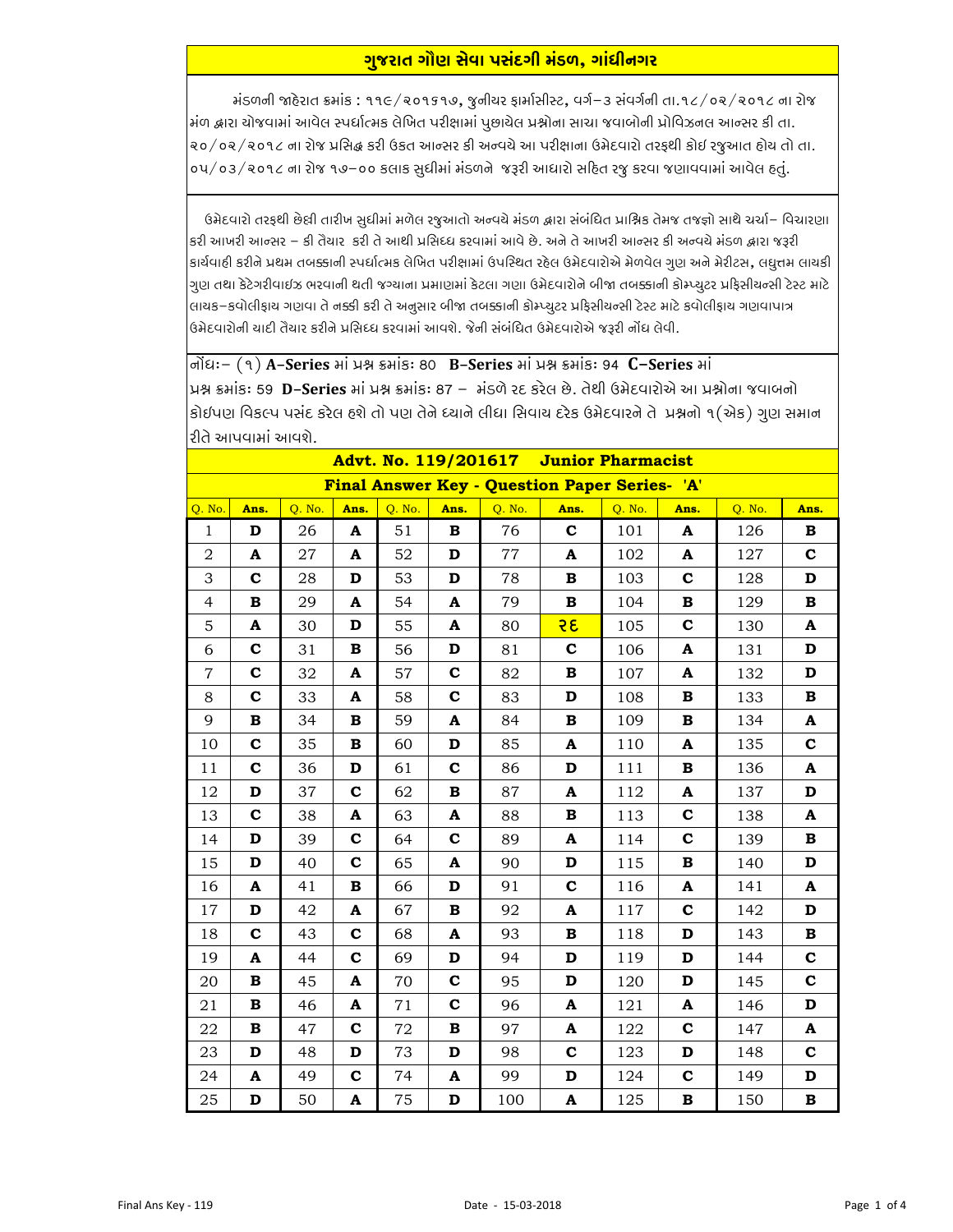| Advt. No. 119/201617 Junior Pharmacist        |                 |        |              |        |             |        |              |        |                           |        |              |  |  |
|-----------------------------------------------|-----------------|--------|--------------|--------|-------------|--------|--------------|--------|---------------------------|--------|--------------|--|--|
| Final Answer Key - Question Paper Series- 'B' |                 |        |              |        |             |        |              |        |                           |        |              |  |  |
| Q. No.                                        | Ans.            | Q. No. | Ans.         | Q. No. | Ans.        | Q. No. | Ans.         | Q. No. | Ans.                      | Q. No. | Ans.         |  |  |
| $\mathbf{1}$                                  | $\mathbf c$     | 26     | $\mathbf{C}$ | 51     | A           | 76     | В            | 101    | D                         | 126    | $\mathbf c$  |  |  |
| $\mathbf 2$                                   | A               | 27     | $\mathbf{C}$ | 52     | В           | 77     | A            | 102    | В                         | 127    | В            |  |  |
| 3                                             | $\, {\bf B} \,$ | 28     | A            | 53     | A           | 78     | $\mathbf c$  | 103    | A                         | 128    | $\mathbf c$  |  |  |
| 4                                             | $\, {\bf B} \,$ | 29     | A            | 54     | D           | 79     | A            | 104    | D                         | 129    | A            |  |  |
| 5                                             | $\, {\bf B} \,$ | 30     | $\mathbf c$  | 55     | $\mathbf c$ | 80     | $\mathbf D$  | 105    | $\mathbf D$               | 130    | A            |  |  |
| 6                                             | D               | 31     | D            | 56     | A           | 81     | В            | 106    | $\, {\bf B}$              | 131    | В            |  |  |
| $\overline{7}$                                | A               | 32     | $\mathbf{C}$ | 57     | В           | 82     | A            | 107    | A                         | 132    | В            |  |  |
| 8                                             | D               | 33     | A            | 58     | D           | 83     | $\mathbf D$  | 108    | $\mathbf c$               | 133    | A            |  |  |
| 9                                             | A               | 34     | D            | 59     | D           | 84     | $\mathbf c$  | 109    | A                         | 134    | $\, {\bf B}$ |  |  |
| 10                                            | A               | 35     | A            | 60     | A           | 85     | $\mathbf c$  | 110    | $\mathbf D$               | 135    | A            |  |  |
| 11                                            | D               | 36     | $\mathbf c$  | 61     | A           | 86     | $\, {\bf B}$ | 111    | A                         | 136    | $\mathbf c$  |  |  |
| 12                                            | A               | 37     | В            | 62     | $\mathbf c$ | 87     | $\mathbf D$  | 112    | В                         | 137    | $\mathbf c$  |  |  |
| 13                                            | D               | 38     | A            | 63     | D           | 88     | A            | 113    | D                         | 138    | $\, {\bf B}$ |  |  |
| 14                                            | В               | 39     | $\mathbf c$  | 64     | A           | 89     | D            | 114    | $\boldsymbol{\mathsf{A}}$ | 139    | A            |  |  |
| 15                                            | A               | 40     | $\mathbf{C}$ | 65     | В           | 90     | $\mathbf c$  | 115    | D                         | 140    | $\mathbf c$  |  |  |
| 16                                            | A               | 41     | $\mathbf c$  | 66     | D           | 91     | A            | 116    | $\, {\bf B}$              | 141    | D            |  |  |
| $17\,$                                        | в               | 42     | B            | 67     | $\mathbf D$ | 92     | B            | 117    | $\mathbf c$               | 142    | D            |  |  |
| 18                                            | $\, {\bf B} \,$ | 43     | $\mathbf{C}$ | 68     | A           | 93     | $\, {\bf B}$ | 118    | $\mathbf c$               | 143    | D            |  |  |
| 19                                            | D               | 44     | $\mathbf{C}$ | 69     | A           | 94     | 35           | 119    | D                         | 144    | A            |  |  |
| 20                                            | $\mathbf{C}$    | 45     | D            | 70     | D           | 95     | $\mathbf c$  | 120    | A                         | 145    | $\mathbf c$  |  |  |
| 21                                            | A               | 46     | $\mathbf{C}$ | 71     | $\mathbf c$ | 96     | $\, {\bf B}$ | 121    | $\mathbf c$               | 146    | D            |  |  |
| 22                                            | $\mathbf c$     | 47     | D            | 72     | $\mathbf c$ | 97     | D            | 122    | D                         | 147    | $\mathbf c$  |  |  |
| 23                                            | $\mathbf{C}$    | 48     | D            | 73     | A           | 98     | В            | 123    | В                         | 148    | $\, {\bf B}$ |  |  |
| 24                                            | в               | 49     | A            | 74     | D           | 99     | A            | 124    | $\boldsymbol{\mathsf{A}}$ | 149    | В            |  |  |
| $25\,$                                        | A               | 50     | D            | 75     | $\mathbf c$ | 100    | D            | 125    | A                         | 150    | $\mathbf c$  |  |  |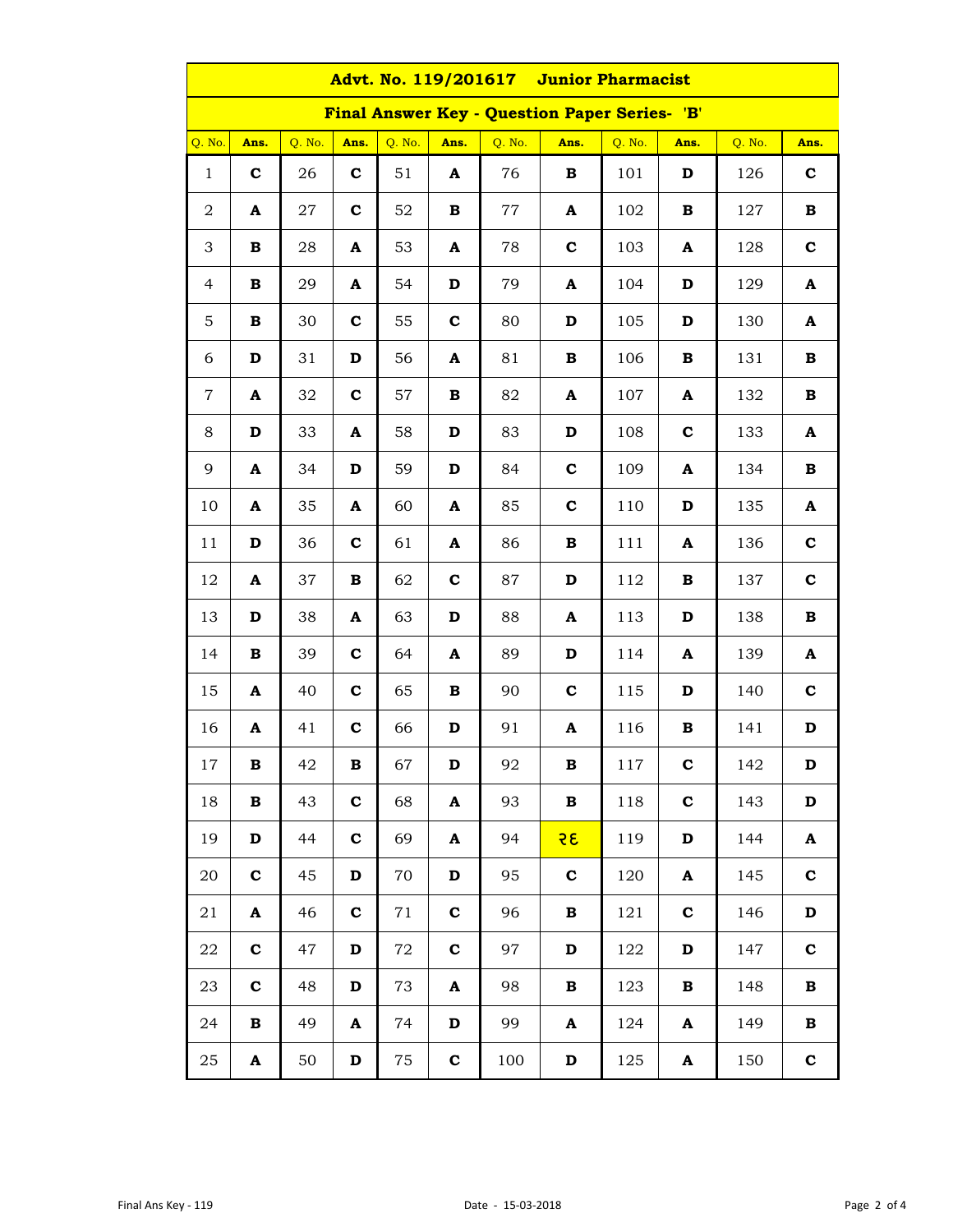| Advt. No. 119/201617 Junior Pharmacist        |             |        |             |        |                           |        |             |        |              |        |              |
|-----------------------------------------------|-------------|--------|-------------|--------|---------------------------|--------|-------------|--------|--------------|--------|--------------|
| Final Answer Key - Question Paper Series- 'C' |             |        |             |        |                           |        |             |        |              |        |              |
| Q. No.                                        | Ans.        | Q. No. | Ans.        | Q. No. | Ans.                      | Q. No. | Ans.        | Q. No. | Ans.         | Q. No. | Ans.         |
| $\mathbf{1}$                                  | A           | 26     | D           | 51     | $\, {\bf B}$              | 76     | A           | 101    | A            | 126    | A            |
| 2                                             | $\mathbf c$ | 27     | $\mathbf c$ | 52     | $\mathbf D$               | 77     | $\mathbf c$ | 102    | $\mathbf c$  | 127    | D            |
| 3                                             | $\mathbf c$ | 28     | A           | 53     | A                         | 78     | D           | 103    | D            | 128    | $\, {\bf B}$ |
| $\overline{4}$                                | A           | 29     | В           | 54     | D                         | 79     | A           | 104    | D            | 129    | $\mathbf c$  |
| 5                                             | A           | 30     | В           | 55     | $\mathbf c$               | 80     | В           | 105    | $\mathbf D$  | 130    | $\mathbf c$  |
| 6                                             | $\mathbf c$ | 31     | В           | 56     | $\boldsymbol{\mathsf{A}}$ | 81     | D           | 106    | A            | 131    | D            |
| $\overline{7}$                                | D           | 32     | D           | 57     | В                         | 82     | D           | 107    | $\mathbf c$  | 132    | A            |
| 8                                             | $\mathbf c$ | 33     | A           | 58     | В                         | 83     | A           | 108    | D            | 133    | $\mathbf c$  |
| 9                                             | A           | 34     | D           | 59     | 35                        | 84     | A           | 109    | $\mathbf C$  | 134    | $\mathbf D$  |
| 10                                            | D           | 35     | A           | 60     | $\mathbf c$               | 85     | D           | 110    | $\, {\bf B}$ | 135    | $\, {\bf B}$ |
| 11                                            | A           | 36     | A           | 61     | $\, {\bf B}$              | 86     | $\mathbf c$ | 111    | $\, {\bf B}$ | 136    | A            |
| 12                                            | $\mathbf c$ | 37     | D           | 62     | $\mathbf D$               | 87     | $\mathbf c$ | 112    | $\mathbf c$  | 137    | A            |
| 13                                            | В           | 38     | A           | 63     | В                         | 88     | A           | 113    | D            | 138    | $\mathbf c$  |
| 14                                            | A           | 39     | D           | 64     | A                         | 89     | D           | 114    | $\, {\bf B}$ | 139    | $\, {\bf B}$ |
| 15                                            | $\mathbf c$ | 40     | В           | 65     | $\mathbf D$               | 90     | $\mathbf c$ | 115    | A            | 140    | $\mathbf c$  |
| 16                                            | $\mathbf c$ | 41     | A           | 66     | A                         | 91     | В           | 116    | D            | 141    | A            |
| 17                                            | $\mathbf c$ | 42     | A           | 67     | В                         | 92     | A           | 117    | D            | 142    | A            |
| 18                                            | В           | 43     | В           | 68     | A                         | 93     | $\mathbf c$ | 118    | В            | 143    | в            |
| 19                                            | $\mathbf c$ | 44     | В           | 69     | $\mathbf D$               | 94     | A           | 119    | A            | 144    | $\, {\bf B}$ |
| 20                                            | $\mathbf c$ | 45     | D           | 70     | $\mathbf c$               | 95     | D           | 120    | $\mathbf c$  | 145    | A            |
| 21                                            | D           | 46     | $\mathbf c$ | 71     | A                         | 96     | В           | 121    | A            | 146    | $\, {\bf B}$ |
| 22                                            | $\mathbf c$ | 47     | A           | 72     | В                         | 97     | A           | 122    | D            | 147    | A            |
| 23                                            | D           | 48     | $\mathbf c$ | 73     | D                         | 98     | D           | 123    | A            | 148    | $\mathbf c$  |
| 24                                            | D           | 49     | $\mathbf c$ | 74     | D                         | 99     | $\mathbf c$ | 124    | $\, {\bf B}$ | 149    | $\mathbf c$  |
| 25                                            | A           | 50     | В           | 75     | A                         | 100    | $\mathbf c$ | 125    | D            | 150    | $\, {\bf B}$ |